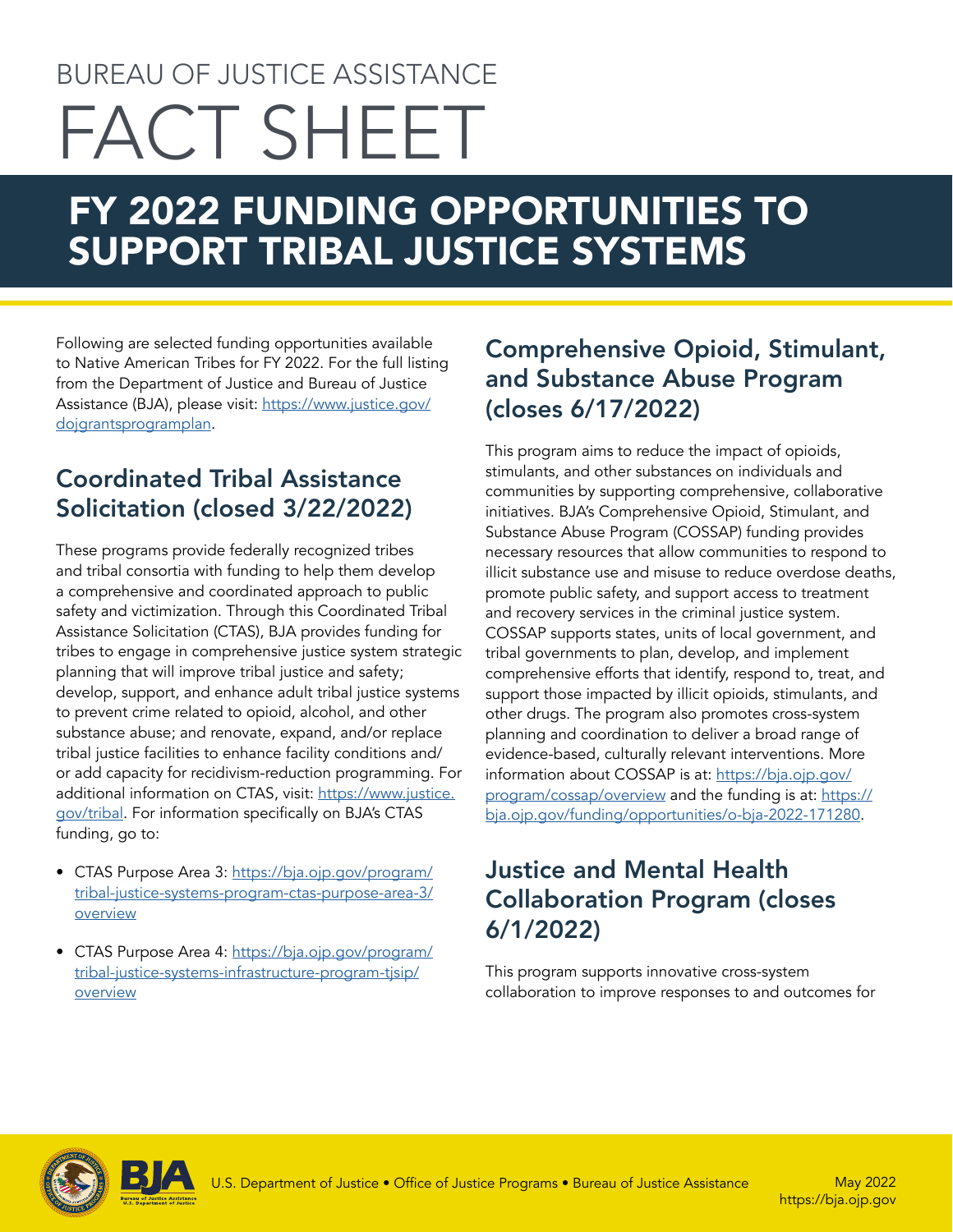individuals with mental health disorders (MHDs) or cooccurring mental health and substance use disorders who are in the justice system or reentering the community. The Justice and Mental Health Collaboration Program (JMHCP) also supports courts, prosecutors, and community supervision with training, technical assistance, and tools for the early identification of people with MHDs who may need behavioral health system interventions. Together with the Connect and Protect: Law Enforcement Behavioral Health Program, JMHCP promotes cross-discipline training for justice and treatment professionals, and facilitates communication, collaboration, and the delivery of support services for people with behavioral health needs. To be eligible, states, tribes, and local governments must partner with their mental health authority. To learn more about JMHCP, visit: [https://bja.ojp.gov/program/justice-and](https://bja.ojp.gov/program/justice-and-mental-health-collaboration-program-jmhcp/overview)[mental-health-collaboration-program-jmhcp/overview](https://bja.ojp.gov/program/justice-and-mental-health-collaboration-program-jmhcp/overview), and the funding: [https://bja.ojp.gov/funding/opportunities/o](https://bja.ojp.gov/funding/opportunities/o-bja-2022-171081)[bja-2022-171081.](https://bja.ojp.gov/funding/opportunities/o-bja-2022-171081)

#### Community-based Reentry Program (closes 5/23/2022)

This Second Chance Act program provides funding and technical assistance to nonprofit organizations and Indian tribes to partner with correctional agencies to provide critical transitional services as adults return from incarceration back into the community. This program supports implementation and expansion of reentry programs that include mentoring, coordinated supervision and health services, family services, and/or training staff on reentry and victims' issues. Partnerships with parole, probation, and correctional agencies are critical to meet the needs of individuals at medium to high risk to reoffend by screening, assessing, and identifying them for program participation pre-release and ensuring individualized case plans, which may include cognitive behavioral programming, are in place to support them. During post-release, funded programs will provide case management services that connect adults to evidencebased programming to ensure their transition out of incarceration is safe and successful. Learn more about the funding opportunity at: [https://bja.ojp.gov/funding/](https://bja.ojp.gov/funding/opportunities/o-bja-2022-171031) [opportunities/o-bja-2022-171031.](https://bja.ojp.gov/funding/opportunities/o-bja-2022-171031)

#### Improving Substance Use Disorder Treatment and Recovery Outcomes for Adults in Reentry (closes 6/1/2022)

This Second Chance Act program provides grant funding and technical assistance to state, local, and tribal governments, as well as nonprofit organizations, to enhance their corrections systems' ability to address the substance use disorder (SUD) treatment needs of people, including parents of minor children and pregnant women, during incarceration and reentry in an effort to reduce recidivism and promote recovery. Funds can be used to implement or expand approaches that improve outcomes for adults with SUDs who are reentering communities following a period of incarceration. The expectation is that the corrections systems will screen all individuals detained or incarcerated to identify individuals with SUDs along with any co-occurring disorders. The corrections systems will then assess those that screen positive and apply the results to a comprehensive case management that supports substance use disorder treatment programming pre-release and continues post-release. Learn more about the funding opportunity at: [https://bja.ojp.gov/funding/](https://bja.ojp.gov/funding/opportunities/o-bja-2022-171096) [opportunities/o-bja-2022-171096](https://bja.ojp.gov/funding/opportunities/o-bja-2022-171096).

#### Pay for Success Initiative (closes 6/21/2022)

This Second Chance Act initiative provides funding and technical assistance to units of state, local, and tribal governments to convert or enter into performance-based and outcomes-based contracts for reentry and permanent supportive housing services. Services that may be purchased include permanent supportive and other types of reentry services that are tailored to individuals leaving incarceration, particularly those with substance use and/ or mental health disorders. The program ties payment for services to reaching agreed-upon goals, which are to enhance public safety, lower recidivism, and improve the lives of those leaving incarceration and who are in reentry. Learn more about the funding opportunity at: [https://bja.](https://bja.ojp.gov/funding/opportunities/o-bja-2022-171034) [ojp.gov/funding/opportunities/o-bja-2022-171034.](https://bja.ojp.gov/funding/opportunities/o-bja-2022-171034)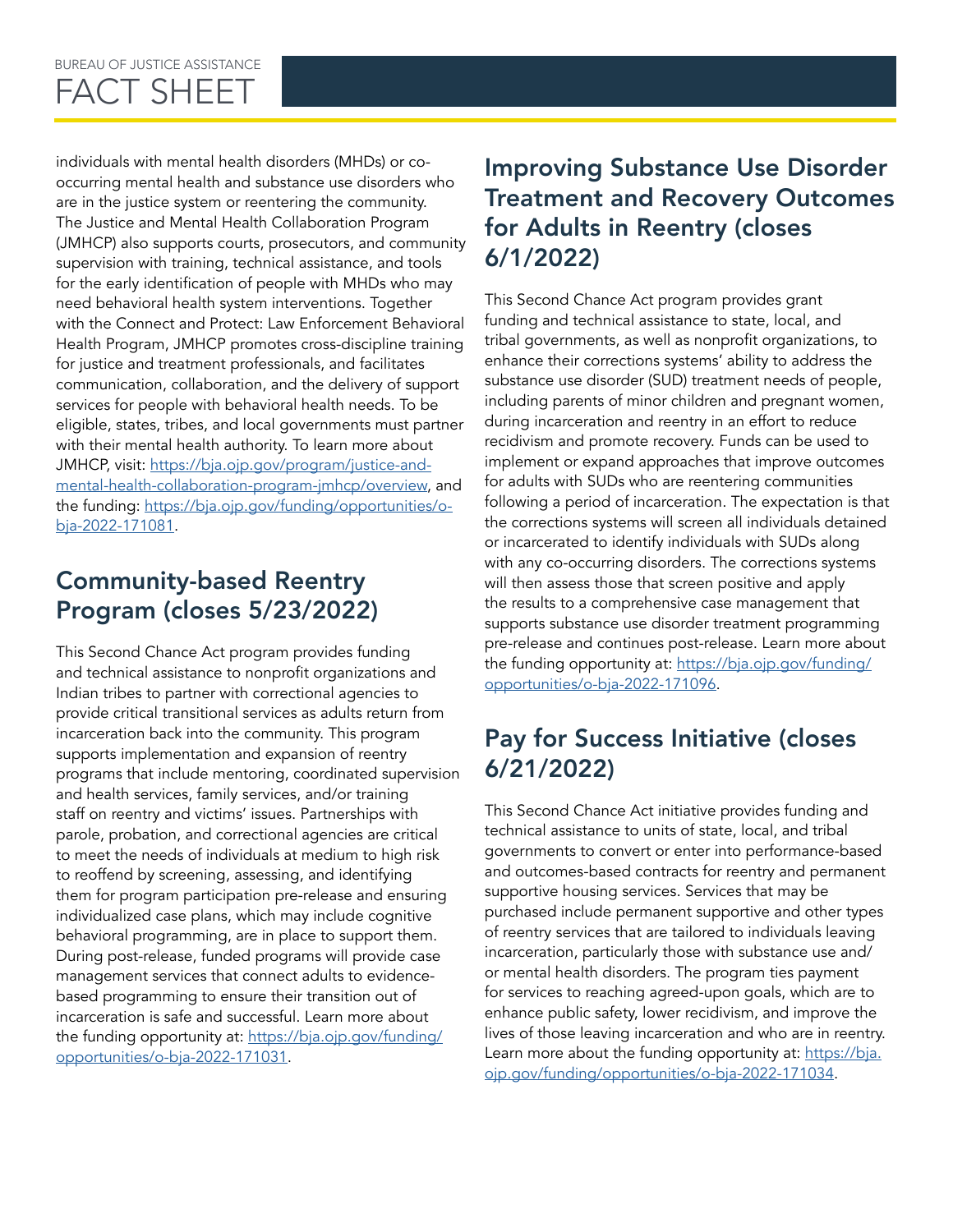#### Improving Reentry Education and Employment Outcomes Program (closes 6/13/2022)

This Second Chance Act program provides funding and technical assistance to state, local, and tribal governments, as well as nonprofit organizations, to expand education and employment programs. It supports recidivism reduction through education opportunities and enhanced employment prospects for incarcerated adults reentering the workforce and emphasizes strong partnerships among corrections, parole, probation, education, workforce development, and reentry service providers. These partnerships can improve academic and vocational education programs and career training programs available in prisons and jails. Funding information is available at: [https://bja.ojp.gov/funding/opportunities/o](https://bja.ojp.gov/funding/opportunities/o-bja-2022-171284)[bja-2022-171284.](https://bja.ojp.gov/funding/opportunities/o-bja-2022-171284)

#### Adult Drug Court Discretionary Grant Program (closes 5/25/2022)

This program supports state, local, and tribal efforts to plan, implement, and enhance the operations of adult drug courts, including healing to wellness courts. Adult drug court programs are specialized dockets and coordinated approaches that address the needs of nonviolent justice-involved individuals with substance use disorders. These courts effectively integrate evidencebased substance use disorder treatment, random drug testing, equitable sanctions and incentives, and transitional services in judicially supervised court settings to reduce recidivism and substance use and misuse, as well as prevent overdoses. These initiatives can incorporate cultural elements and approaches. For more information about the program, visit: [https://bja.ojp.gov/program/](https://bja.ojp.gov/program/adult-drug-court-grant-program/overview) [adult-drug-court-grant-program/overview,](https://bja.ojp.gov/program/adult-drug-court-grant-program/overview) and on

funding: [https://bja.ojp.gov/funding/opportunities/o](https://bja.ojp.gov/funding/opportunities/o-bja-2022-171041)[bja-2022-171041](https://bja.ojp.gov/funding/opportunities/o-bja-2022-171041).

#### Veterans Treatment Court Discretionary Grant Program (closes 5/25/2022)

This program supports state, local, and tribal efforts to plan and implement or enhance the operations of veterans treatment courts. These courts effectively integrate evidence-based substance use disorder treatment, mandatory drug testing, incentives and sanctions, and transitional services in judicially supervised court settings that have jurisdiction over justice-involved veterans with substance use disorders, including a history of violence and post-traumatic stress disorder as a result of their military service. For more information on the program, visit: [https://bja.ojp.gov/program/veterans-treatment](https://bja.ojp.gov/program/veterans-treatment-court-grant-program/overview)[court-grant-program/overview,](https://bja.ojp.gov/program/veterans-treatment-court-grant-program/overview) and on funding: [https://bja.](https://bja.ojp.gov/funding/opportunities/o-bja-2022-171054) [ojp.gov/funding/opportunities/o-bja-2022-171054.](https://bja.ojp.gov/funding/opportunities/o-bja-2022-171054)

#### Community Courts Initiative (closes 6/27/2022)

This program supports state, local, and federally recognized Indian tribal governments to establish and enhance community courts in their jurisdictions. Community courts are neighborhood-focused court programs that combine the power of the community and the justice system to address local problems. They connect persons to judicially supervised drug treatment, alternative sanctions, and other community-based services. For more information on the program, visit: [https://bja.ojp.gov/](https://bja.ojp.gov/program/community-courts-program/overview) [program/community-courts-program/overview,](https://bja.ojp.gov/program/community-courts-program/overview) and on the funding: [https://bja.ojp.gov/funding/opportunities/o](https://bja.ojp.gov/funding/opportunities/o-bja-2022-171297)[bja-2022-171297](https://bja.ojp.gov/funding/opportunities/o-bja-2022-171297).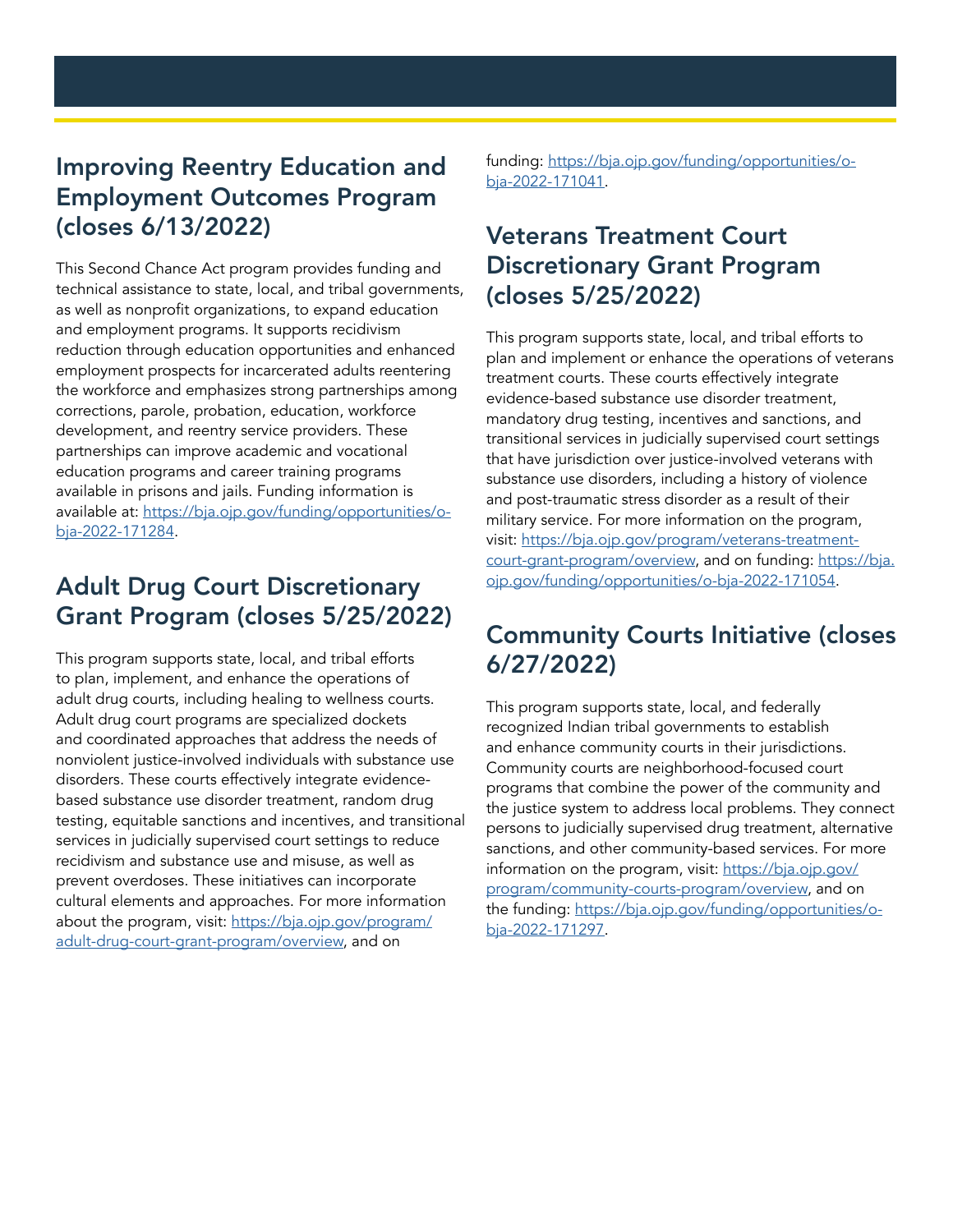#### Swift, Certain, and Fair (SCF) Community Based Violence Supervision Program: Applying the Intervention and Prevention Principles Behind Project HOPE Initiative (closes 6/21/2022) (closes 5/25/2022) This initiative is designed to prevent and reduce violent

#### **Preventing Violence Against Law** this solicitation may be managed by BJA, OJJDP, or<br>COVC depending on the nature of the funded project. To Enforcement Officers and Ensuring Officer Resilience and Survivability [program/community-violence-intervention/overview](https://bja.ojp.gov/program/community-violence-intervention/overview), and<br>
on the funding: https://bja.ojp.gov/funding/opportunities/ (VALOR) Initiative (closes 5/25/2022)

term safety, wellness, and resilience of our Nation's law **STOP School Violence Program**<br>enforcement officers. Through a multifaceted approach **(closes 6/21/2022)** that includes delivering no-cost training, conducting

This program provides state, local, and tribal community<br>supervision agencies with information, resources, and<br>subtenchical assistance to advance fremencies with information, resources, and<br>behavior of adults on supervisi are victims of it. As appropriate, awards made under learn more about the initiative, visit: [https://bja.ojp.gov/](https://bja.ojp.gov/program/community-violence-intervention/overview) [o-bja-2022-171282](https://bja.ojp.gov/funding/opportunities/o-bja-2022-171282).

# This initiative seeks to improve the immediate and long-<br>
Preventing School Violence: BJA's

research, developing and providing resources, and<br>establishing partnerships that benefit law enforcement<br>officers, the initiative provides our law enforcement<br>with innovative, useful, and valuable resources and<br>skills. Gre students to prevent student violence against others and